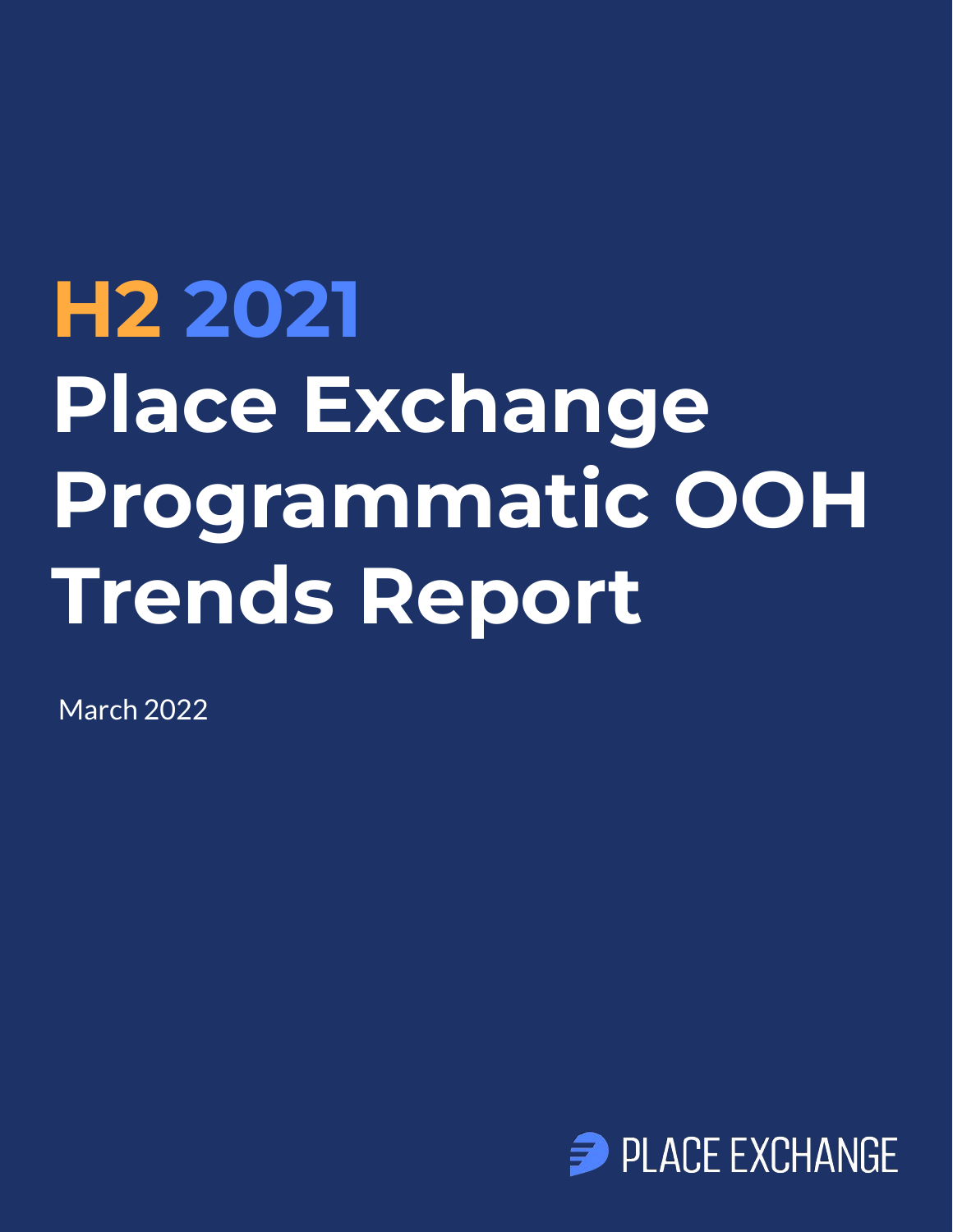## **Overview**

The Place Exchange Programmatic OOH Trends report provides a snapshot of select spending patterns within the Place Exchange platform after analyzing delivery across billions of impressions. These results compare data from H2 2021 with data from H1 2021.

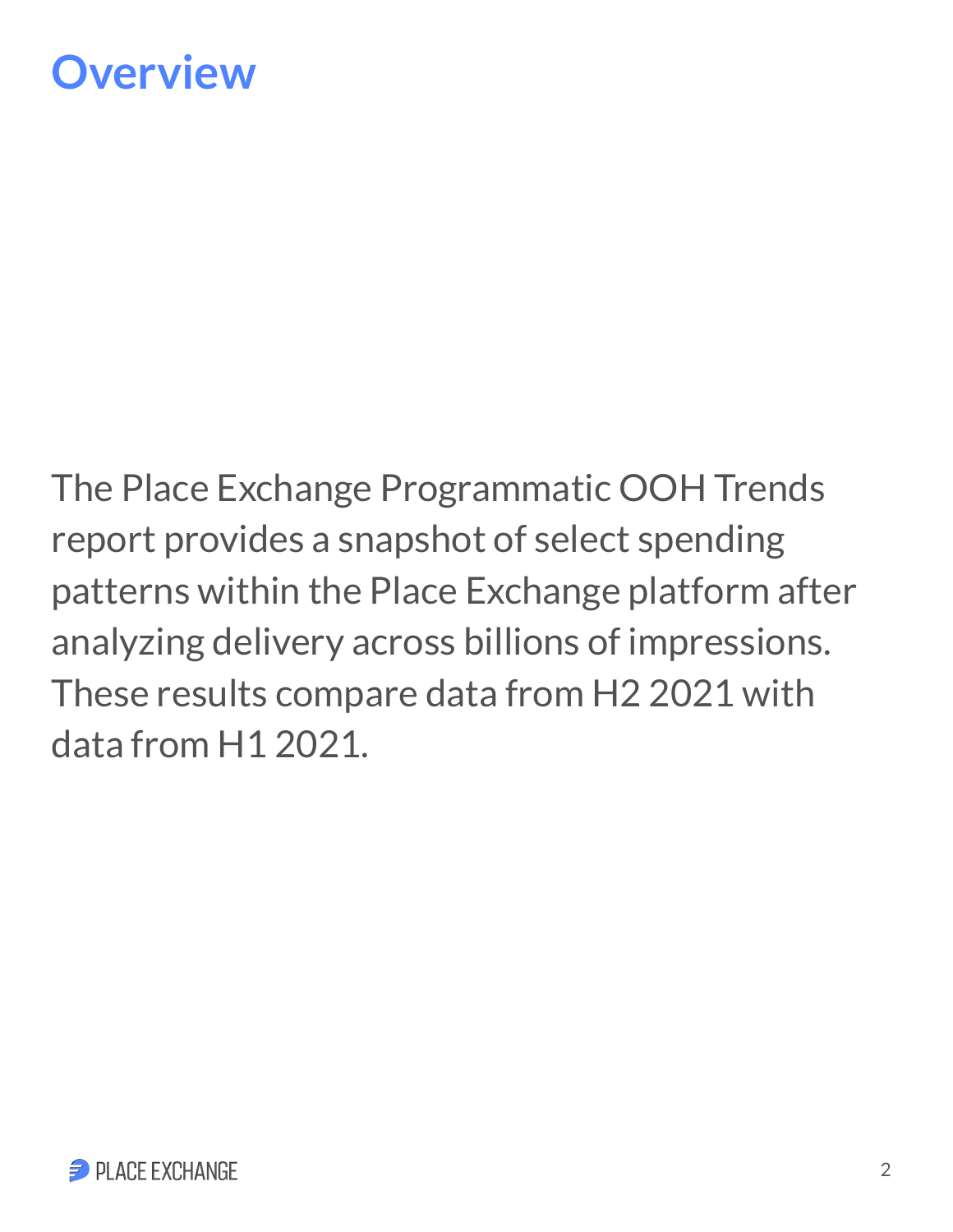# **Table of Contents**

- **1 Select Takeaways**
- **2 Advertiser Category Trends**
- **3 Asset & Venue Trends**
- **4 Programmatic Spending Trends**

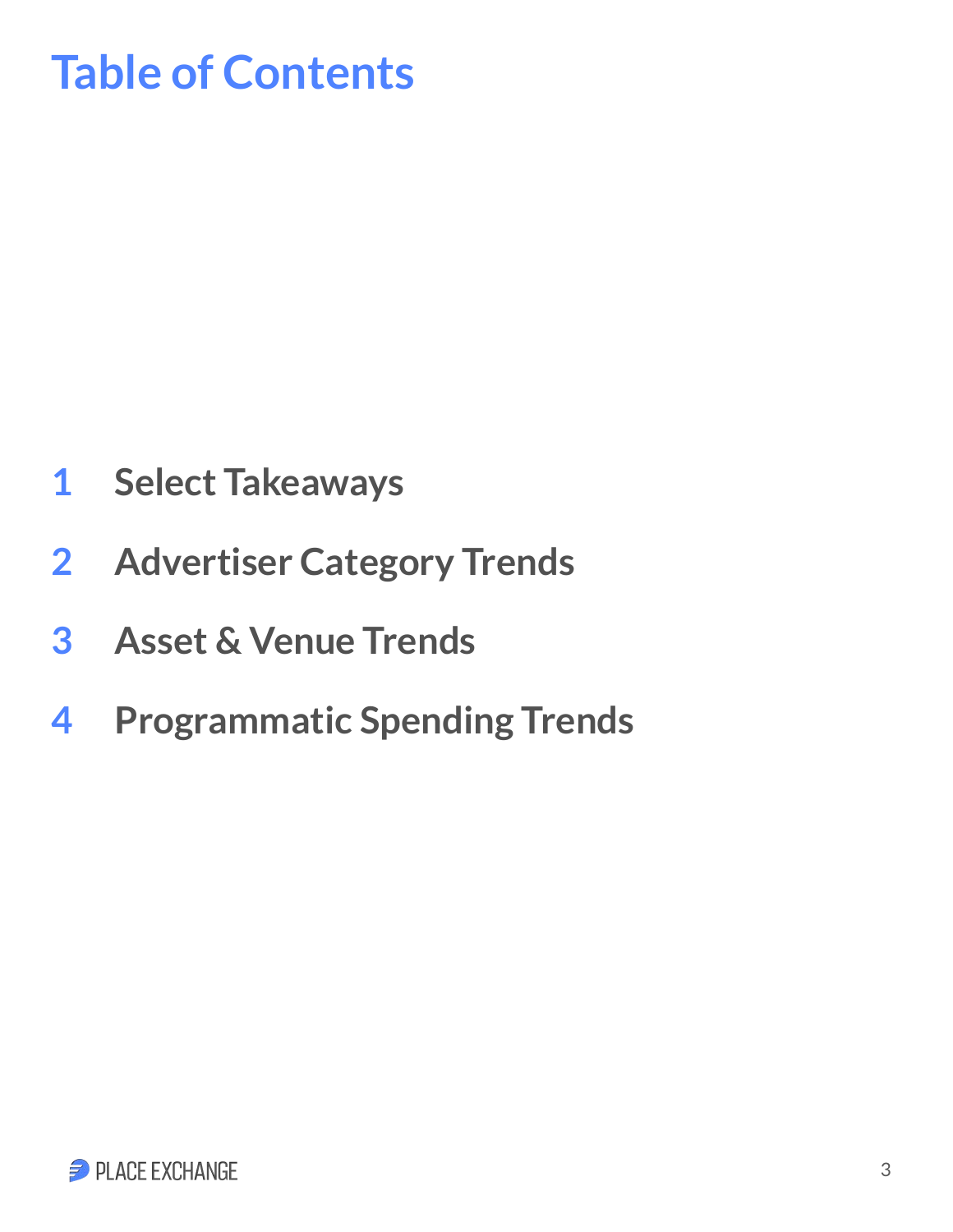# **Select Takeaways 1**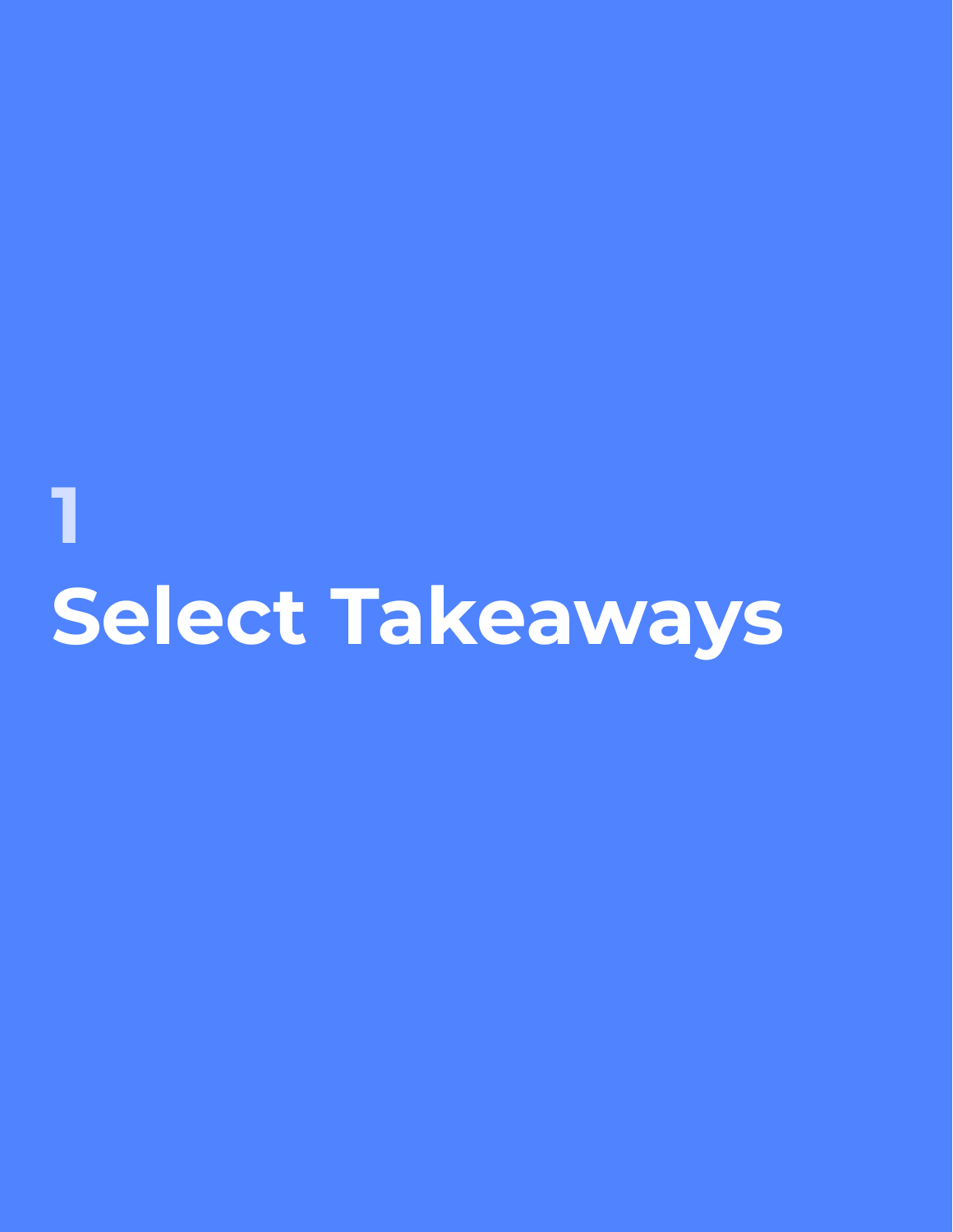# **Select Takeaways**

- Comparing programmatic OOH spend on Place Exchange for H2 2021 vs. H1 2021 reveals trends that reflect the ongoing pandemic recovery:
	- OOH spending in H2 2021 was more evenly spread across a mix of advertiser verticals.
	- The highest-growing categories from H1 to H2 2021 including Shopping, Entertainment, Travel, and Fashion reflect consumers resuming pre-pandemic activities.
- Billboard share of spend declined from about ⅔ to about ½, while other formats - including Screens/TVs, Kiosks and Display Panels - gained share, as advertisers looked to follow consumers on their real-world journeys.
- The average CPM for programmatic OOH inventory increased from \$6.78 to \$7.10, with most OpenOOH Venue Categories seeing price increases.
- Spending on programmatic Video OOH grew by 23% from H1 to H2 2021, as advertisers continue to leverage the reach, effectiveness, and value of Video OOH inventory.
- Non-Guaranteed deals continue to dominate programmatic OOH buying execution, offering buyers high levels of flexibility.

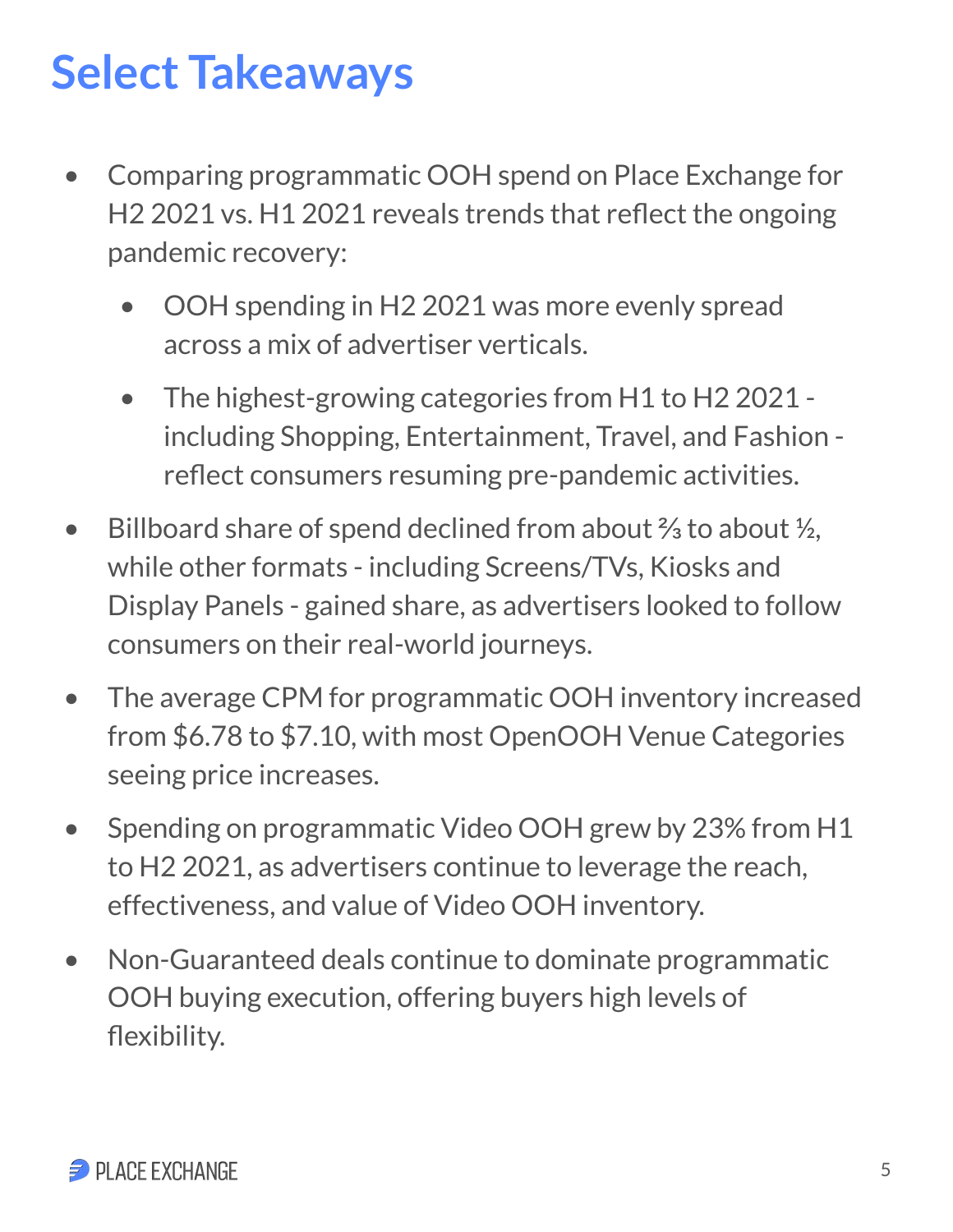# **2 Advertiser Category Trends**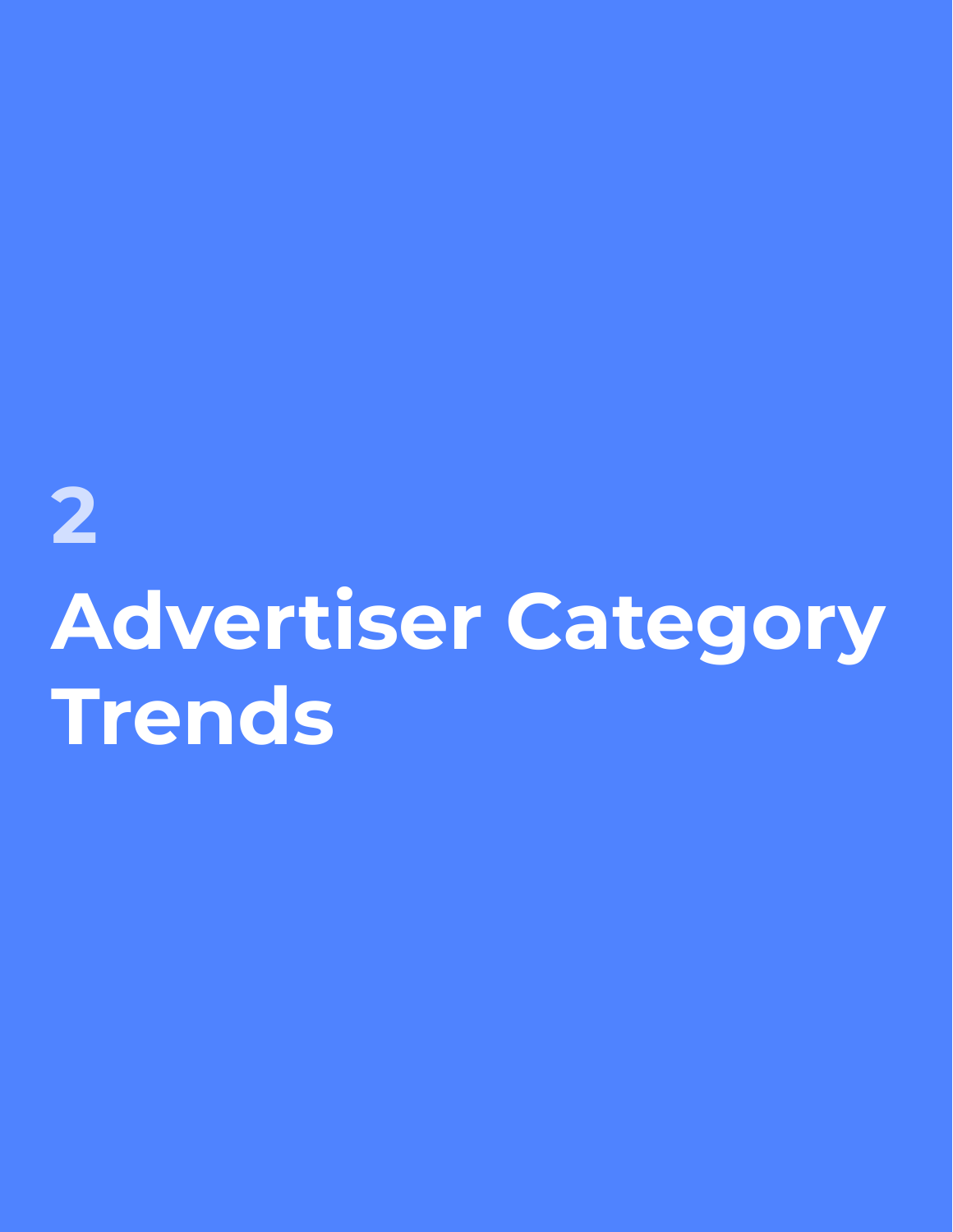# **Top Spending Advertiser Categories**

**By IAB Categories**

#### **H2 2021**



**In H2 2021, spending reflected a more balanced mix of categories, as the US continued to emerge from the pandemic** and many advertisers resumed spending in OOH. Leading the way were the Personal Finance, Shopping, Food & Drink, and Business categories, followed by Tech & Computing, Arts & Entertainment, and Health & Fitness.

#### **H1 2021**



In H1 2021, as vaccination rates climbed and cities reopened, the top-spending categories reflected people's desire to get back into the world, with higher levels of discretionary spending. Food & Drink led the way at 31% of spend, while Personal Finance accounted for 24% of spend.

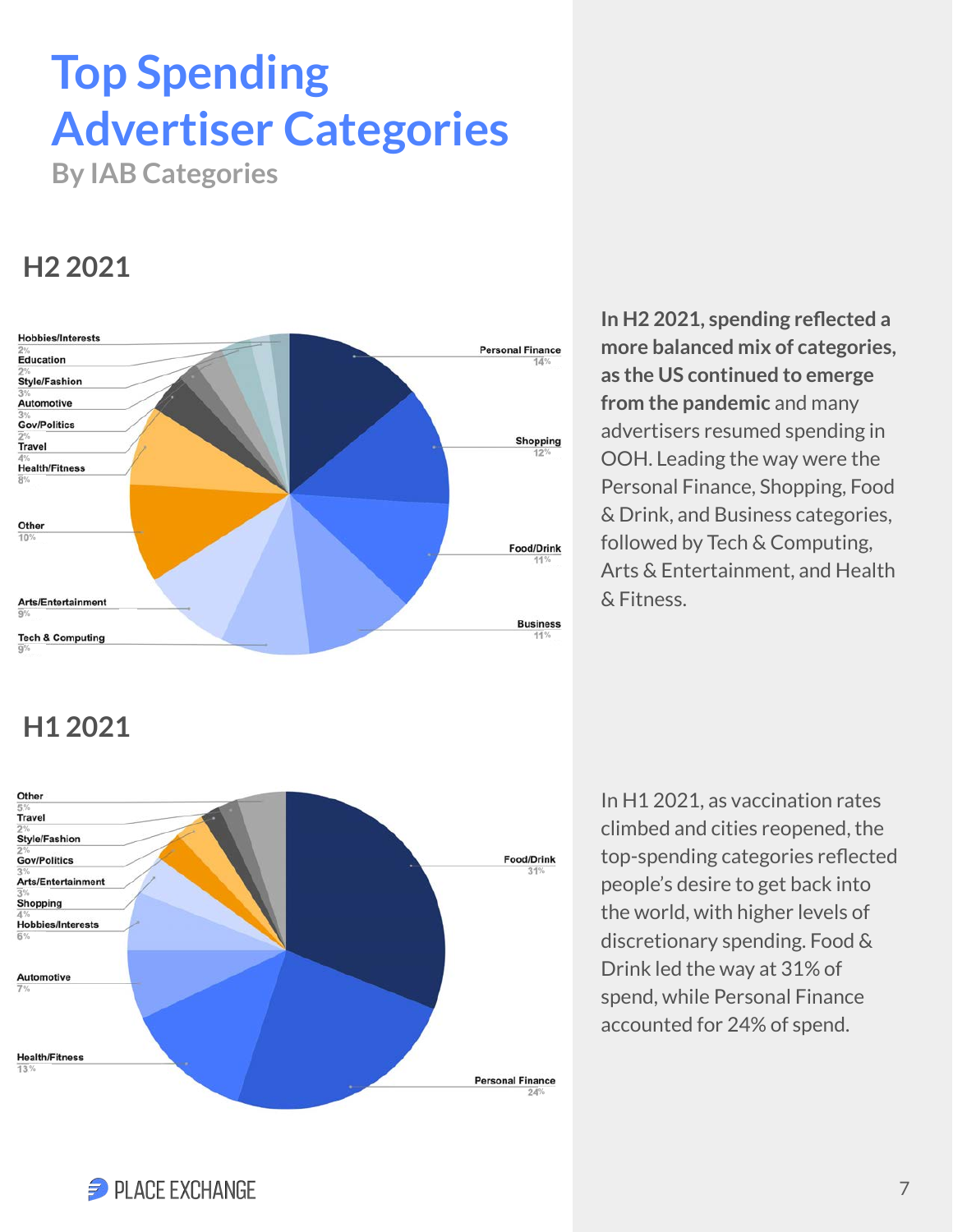### **Advertiser Categories with the Highest Growth\* H1 2021 to H2 2021**



\* Includes only categories that represented at least 2% of total spend in H1 2021.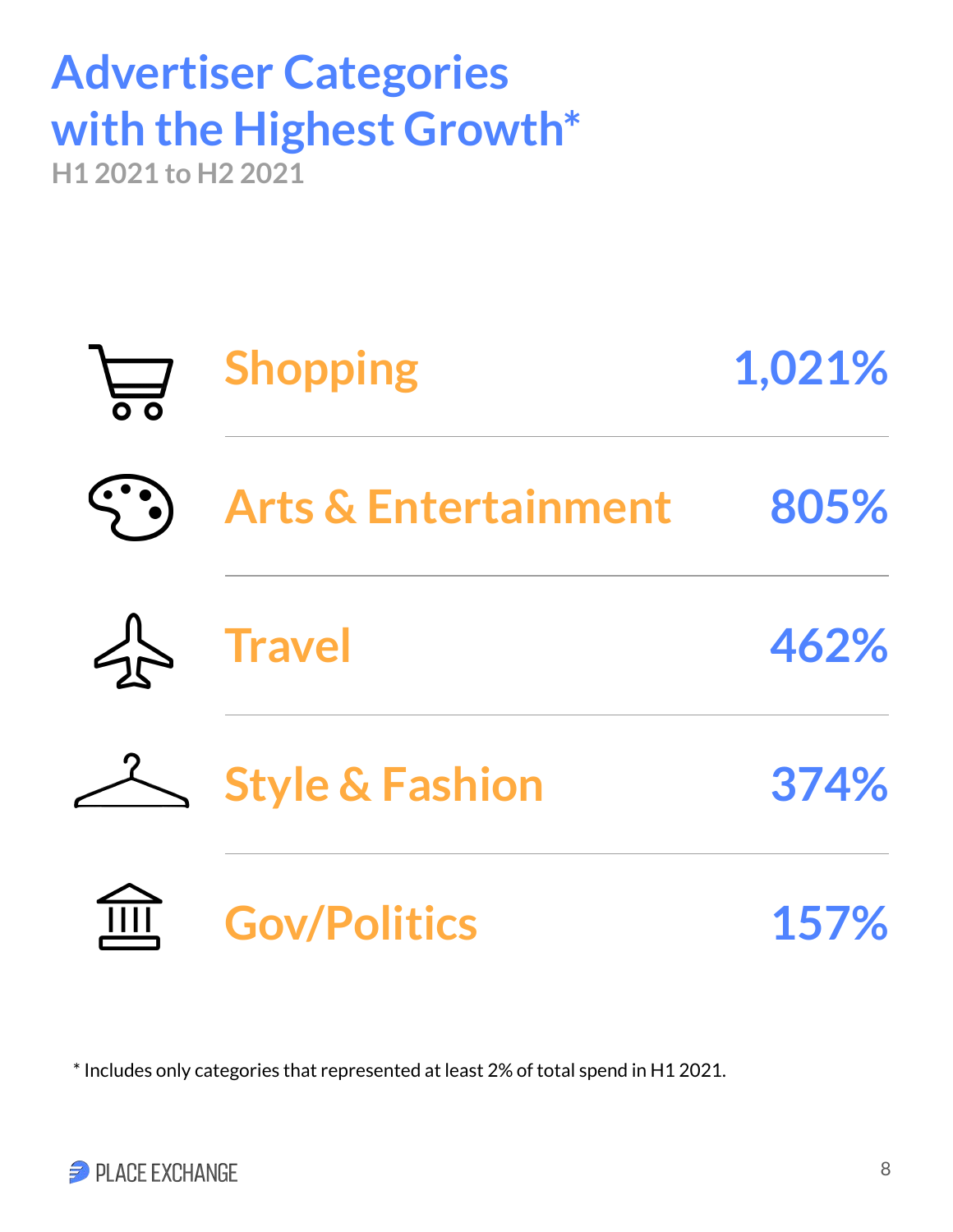**3 Asset and Venue Trends**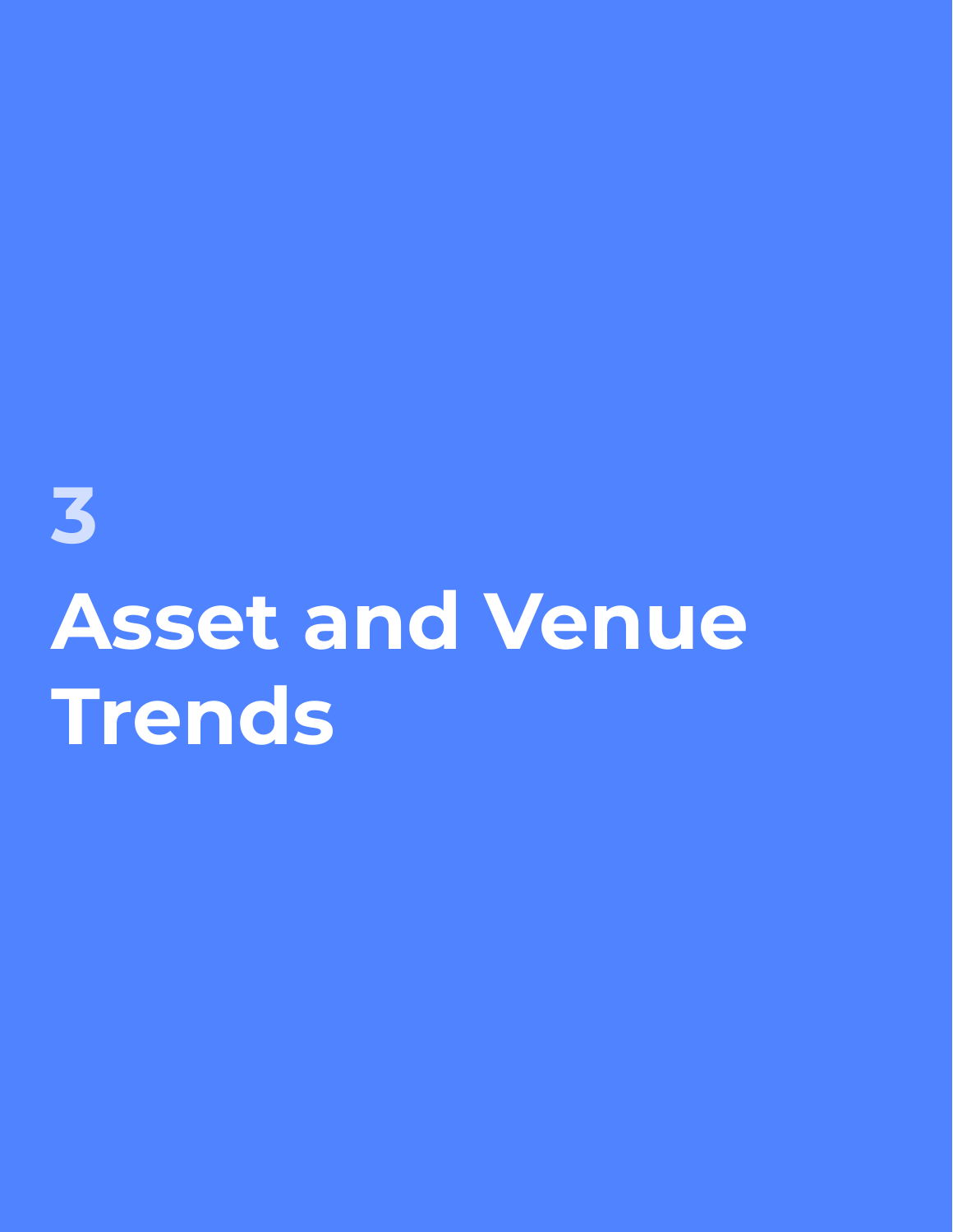# **Spend Distribution by Asset Category**



#### **Place Exchange Asset Category designations**

#### **Billboard**

Large format, free standing, elevated digital displays.

#### **Point of Sale**

Screens on a terminal or interface at which purchase transactions take place between a merchant and a customer.

#### **%% Display Panel**

Mid-to-large format digital displays mounted at or near eye level.

#### **Kiosk**

Interactive displays that are part of an easily-accessible, free-standing structure.

#### **Screen/TV**

**%** information to a captive Small-to-mid size digital displays delivering audience.

While billboards still represent a large fraction of spend, **other formats notably Screens/TVs, Kiosks and Display Panels grew significantly** as a share of the total spend.

#### **Other**

**Elevator Display:** Displays located within elevators.

**Shelter:** A ground level, free standing enclosure such as newsstand or a bus shelter.

**Spectacular:** A large, non-standard display located in high impact areas.

**Vending Machine:** An automated machine through which various goods may be purchased.

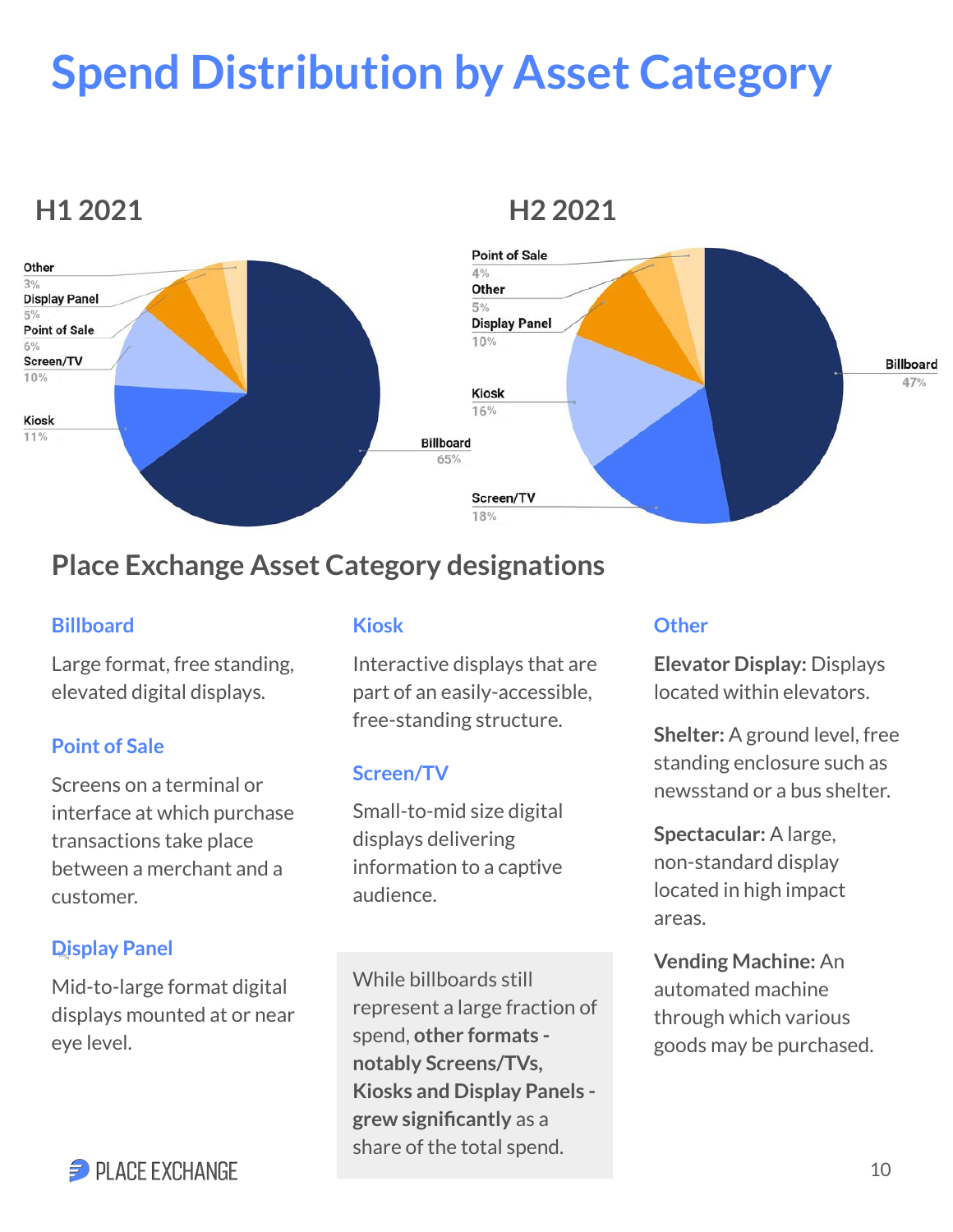## **Average CPMs by Venue Category By OpenOOH Venue Categories**



**Average CPMs across most OpenOOH Venue Categories increased from H1 2021 to H2 2021,** most notably for Education and Arts/Entertainment venues**.** Transit, Outdoor, and Office Building CPMs also grew materially, while Point of Care CPMs declined (but still remain healthy). Overall, the average CPM for H2 2021 was \$7.10, compared to \$6.78 for H1 2021.

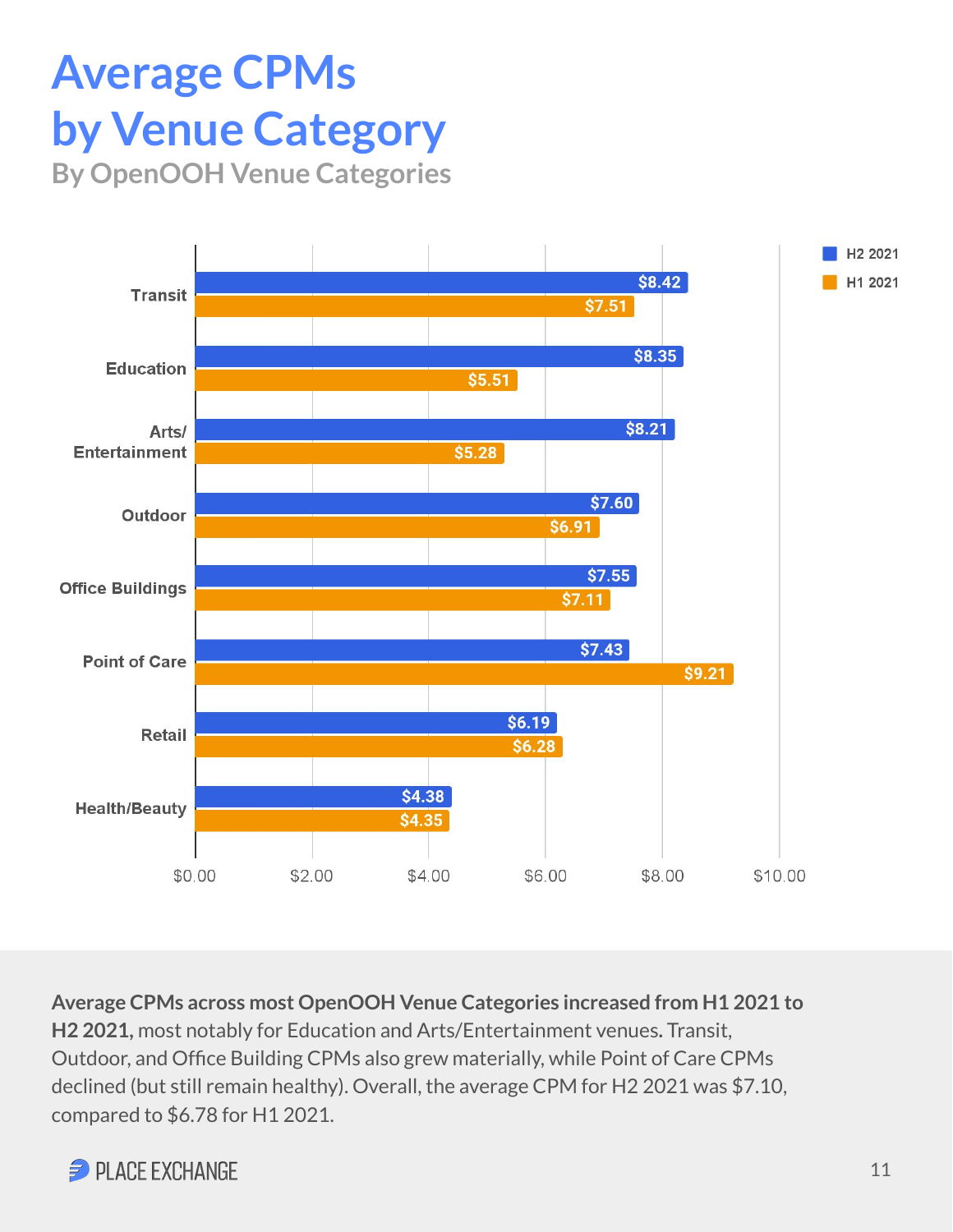# **Programmatic Spending Trends**

**4**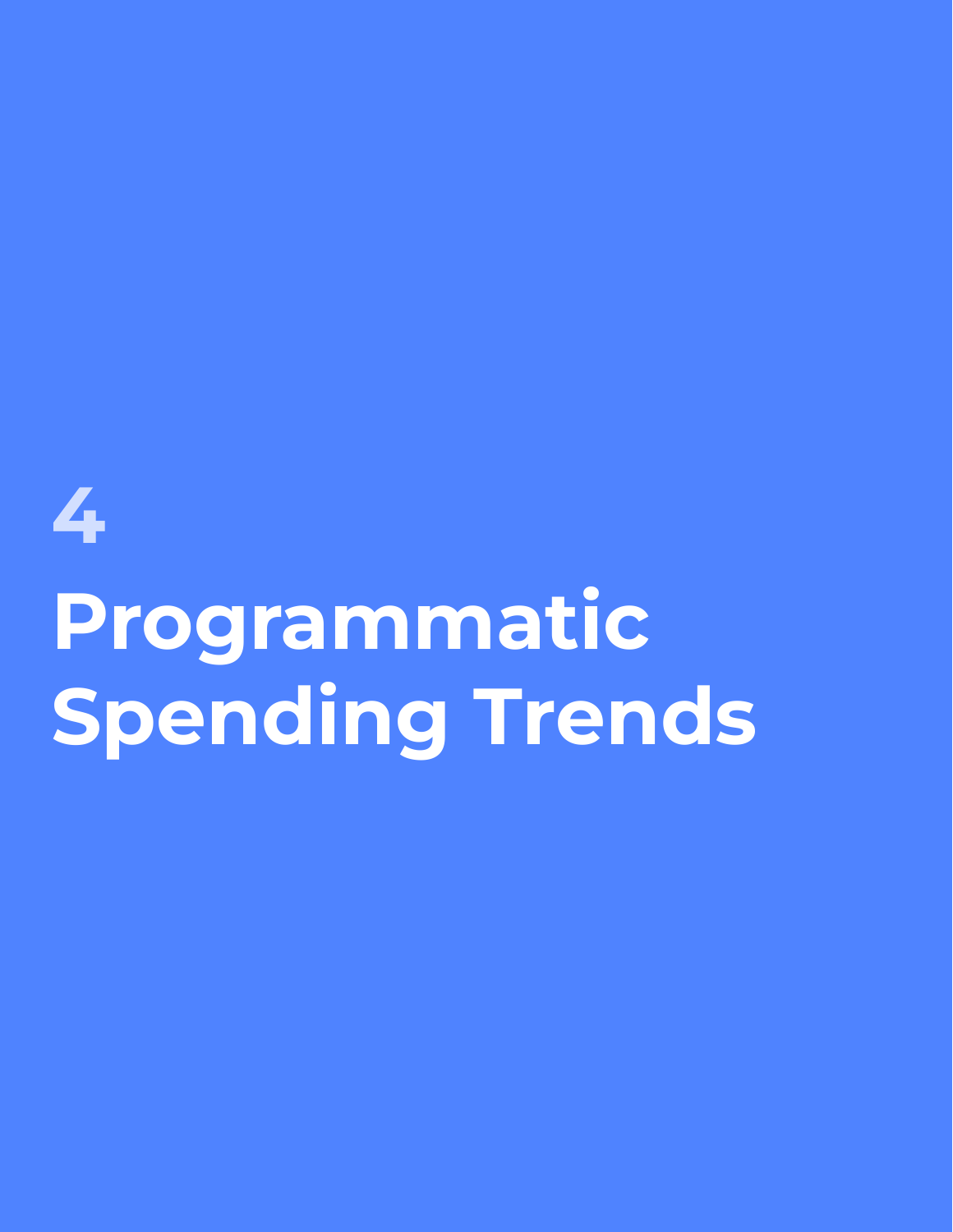## **Display & Video Spending**



**Programmatic Video OOH spending continues to increase, growing by 23% from H1 to H2 2021.** 

When we filter the analysis to only include OOH screens that are video-enabled, Video represents and even larger share, comprising 32% of total spend for H2 2021.

As demand for high-quality video inventory grows, we expect the share of Video OOH spend to continue to increase.

**%**

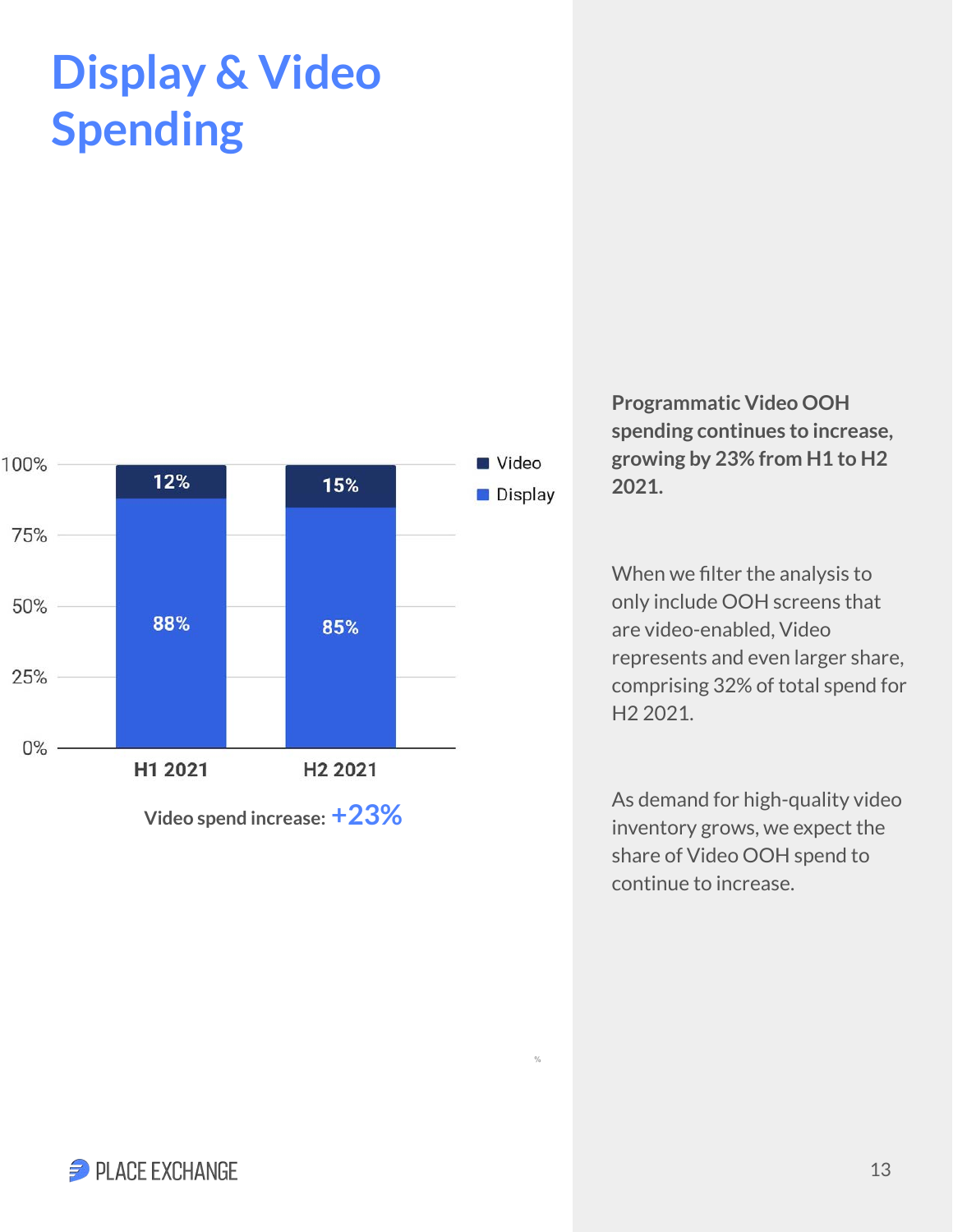# **Guaranteed & Non-Guaranteed Spending**



**Programmatic OOH buyers continue to transact heavily on non-guaranteed deals,** which offer high levels of buying flexibility and allow marketers to flexibly scale campaigns up or down in response to market dynamics and evolving consumer behavior patterns.